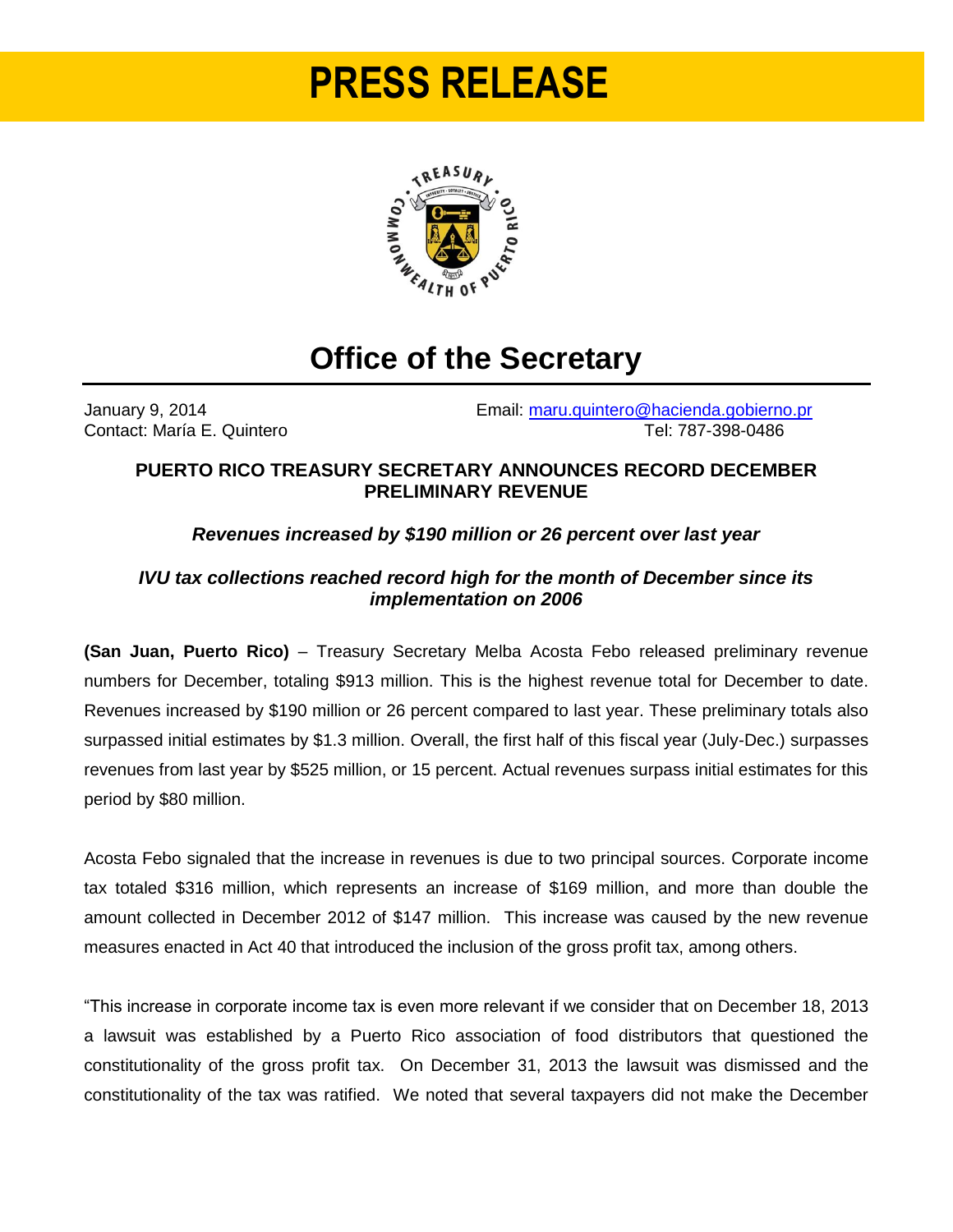payment of the gross profit tax, probably waiting to see the outcome of the case. Given the favorable decision upholding the constitutionality of the tax, we expect to receive additional payments during the current month of January 2014," stated the Secretary.

Another important revenue source was the 4 percent tax increase on foreign companies, which was enacted this fiscal year. The revenues for this measure were \$177 million, more than \$61 million or 53 percent than last year.

The revenues from the sales and use tax ("SUT") in December, representing the commercial sales in November, reached \$107.7 million, the highest amount since the SUT was implemented in November 2006. The increase was \$7.9 million or 7.9 percent higher compared to last year. However, total fell short of estimates by \$23 million.

In terms of excise taxes, motor vehicle taxes were similar to last year revenues, as well as taxes on cigarettes which were similar to last year after subtracting \$2.6 million that was transferred to the Highway Authority and the Metropolitan Bus Authority. The withholding to non-resident corporations, which includes the tax imposed on royalties for the use of patents in the manufacturing industry's production processes, registered a reduction of \$50 million. This decrease is attributable to a nonrecurrent payment made last year by a particular company.

"We can see the positive results of new tax legislation and administrative efforts. We will continue to monitor revenues closely and strengthen the fiscal measures so that we reach our goals," said Acosta Febo.

###

.